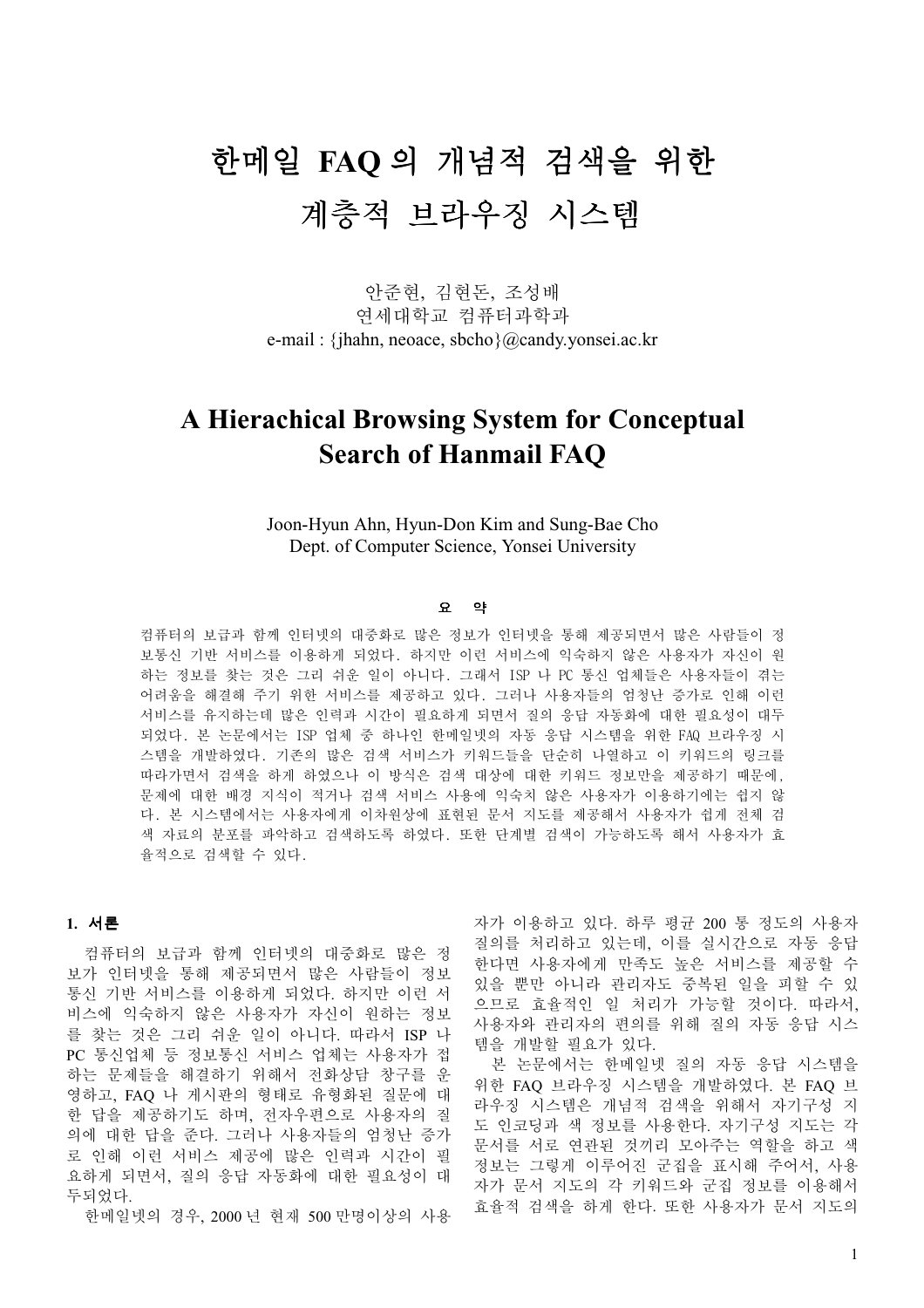특정 영역에 대한 상세 정보를 얻고자 할 경우에는 문서 지도를 확대할 수 있게 하여 효율적 검색이 가 능케 했다.

#### **2.** 惸内

# 2.1 한메일넷 질의 자동 응답 시스템

한메일넷 질의 자동 응답 시스템은 자동 응답 시스 템과 FAO 브라우징 시스템 두 부분으로 구성이 되어 있다. 두 부분은 공통으로 한메일 사용자의 전자 우편 을 통한 질의 데이터를 수집, 분석한 자료를 기반으로 시스템이 개발되었다. 자동 응답 시스템은 이 데이터 를 기반으로 비슷한 질문이 들어왔을 때 이를 관리자 가 수통으로 처리하는 것이 아니라, 시스템이 자동으 로 답장을 보내고 필요한 경우에는 관리자가 직접 답 변을 하도록 하는 시스템이다. 하루에 수백통씩 오는 질의 메일에 대한 답변을 자동으로 해 줌으로써 관리 자는 반복되는 작업을 줄일 수 있고, 사용자는 빠른 답변을 받을 수 있게 된다. 본 논문에서 구현한 FAQ 브라우징 시스템은 기존의 질의 데이터를 다른 사용 자가 검색하도록 하는 시스템으로 기존 검색 서비스 와 달리 개념적 검색을 위한 문서 지도를 제공하고 이를 계층적으로 브라우징하도록 한다. 그림 1 은 전 체 시스템의 구성을 보여주다.



그림 1. 한메일넷 사용자 질의 자동 응답 시스템 구성

#### 2.2 단계별 검색

단계별 검색은 그림 2 와 같이 문서 지도를 검색하 는데 단계별로 사용자가 워하는 영역을 확대해서 보 여줌으로써 검색이 보다 효율적으로 이루어지도록 하 는 것이다. 사용자는 최상위 단계에서 전체 검색 대상 의 분포와 대략적인 정보를 파악하고 자신이 원하는 영역을 선택해서 상세한 정보를 얻고, 다시 자신이 워 하는 영역을 선택해서 더 상세한 정보를 얻는 식으로 검색한다.

그림 2 에에 각 워은 하나의 무서를 나타내고 가우 데 검은 워은 사용자가 선택한 문서, 주위의 어두운 영역은 다음 단계에서 보여질 문서들을 나타낸다. 그 림에서 문서 지도는 총 7X7 의 크기로 단계가 낮아지 면서 5X5, 3X3 의 확대된 문서 지도를 보여준다. 사용 자는 최상위 단계에서 전체 검색 대상의 분포를 파악 하고, 자신이 검색하고자 하는 영역을 선택하면 단계 가 낮아지면서 보다 확대된 지도를 보게 되고 더 상 세한 정보를 파악한다. 이런 식으로 전체 검색 대상을 효율적으로 파악해가면서 검색을 하게 된다.



# **3.** 枤杬瘤 僤歜

기존의 FAQ 브라우징은 대부분 서비스 제공자가 임의로 나눈 부류에 따라 키워드들을 나열하고 이 키 워드의 링크를 쫓아가면서 정보를 찾도록 되어 있다. 이런 방법은 사용자가 문제에 대한 배경 지식이 있는 경우에는 어렵지 않게 검색을 할 수 있지만, 그렇지 않은 경우에는 효율적인 검색이 어렵다.

본 시스템은 사용자에게 단수히 키워드만을 보여주 는 것이 아니라 각 문서의 특징 키워드들을 자기구성 지도[1]를 통해 인코딩해서 이차원 공간 상에 서로 연 관된 것들이 모이도록 해서 각 키워드 간의 연관성을 표시한 후, 각 키워드와 영역간의 거리 정보를 색을 통해 표현해서 각 키워드를 중심으로 한 문서 군집을 제시한다. 사용자는 이 이차워 문서 지도를 통해 키워 드 간의 연관도와 문서 군집 정보를 파악하고 개념적 검색을 하게 된다. 또한 보다 효율적인 검색을 위해 3 단계의 단계별 검색을 제공하고 있다. 최상위 단계에 서는 150×150 크기의 전체 문서 지도를 표시하고, 중 간 단계에서는 50×50 크기의 확대된 문서 지도를 보 여주며, 마지막 단계에서는 중간 단계에서 선택한 영 역을 중심으로 10×10 크기의 더 확대된 문서 지도를 제공하해서 사용자가 이 단계에서 선택한 영역에 대 해서 답변을 보여주다.

한메일 FAO 브라우징 시스템은 실제 한메일 사용 자들의 질의 문서들을 자기구성 지도로 인코딩한 질 의 문서 지도, 질의 문서 지도의 효율적 검색을 위한 브라우징 인터페이스, 사용자가 찾은 질의 클래스의 답변을 사용자의 웹브라우저에 뿌려주는 답변 서버로 이루어져 있다. 그림 3 은 전체 시스템의 구성을 보여 주다.



그림 3. 브라우징 시스템 전체 구성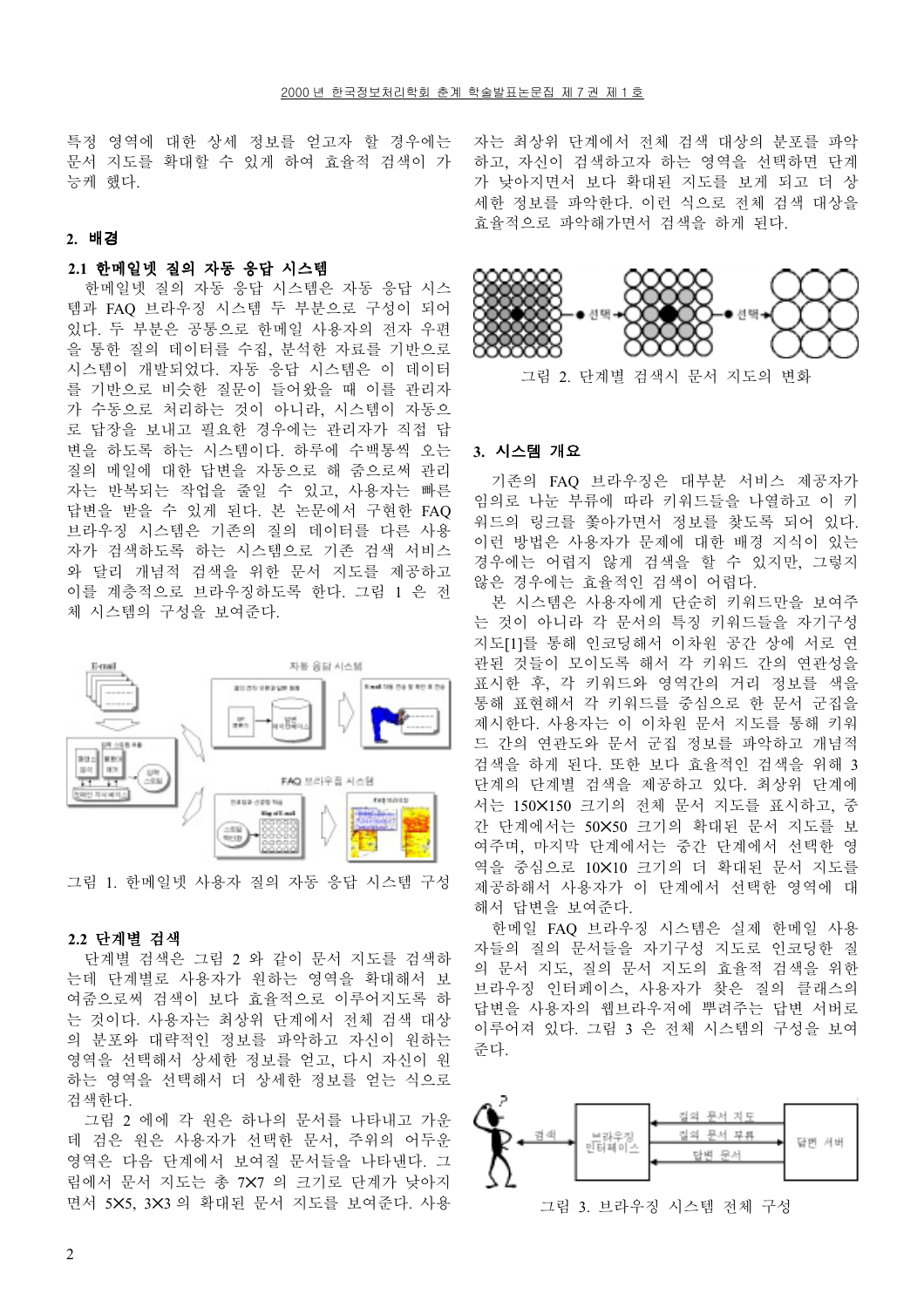사용자가 처음 FAO 검색 페이지에 접속하면 웹브 라우저는 브라우징 인터페이스와 질의 문서 지도를 읽어오고, 사용자는 브라우징 인터페이스를 사용해서 자신이 생각하는 질의가 있을 만한 위치를 검색하게 된다. 사용자가 최종적으로 질의 문서를 선택하면, 브 라우징 인터페이스는 선택된 질의 부류를 답변 서버 로 보내게 되고, 답변 서버는 해당 질의 부류에 대한 답변을 사용자의 웹브라우저로 보내준다.

# 4. 계층적 브라우저

# 4.1 질의 문서 지도

브라우징 인터페이스를 통해 검색할 문서지도를 만 들기 위해서 사용자들의 질의들을 수집하고 분석할 필요가 있다. 표 1 은 한 달간 한메일넷 사용자 질의의 분포를 보여준다. 문서지도는 이 질의 문서들의 분석 자료를 토대로 각 문서의 특징을 추출해서[2] 자기구 성 지도로 인코딩한 것이다. 자기구성 지도는 입력 데 이터를 서로 연관된 것끼리 모아주기 때문에[1], 질의 문서들을 자기구성 지도로 인코딩을 하면 서로 여관 된 질의 문서들끼리 근접한 곳에 모여서 군집을 형성 한다. 따라서 사용자는 지도상에 나타난 키워드들의 위치 관계, 군집 모양 등을 고려한 개념적 검색을 하 게 된다.

| 부류 속성            | 부류 개수 | 데이터 개수         |
|------------------|-------|----------------|
| 빈도가 많은 부류<br>질의의 |       | $1002(44.9\%)$ |
| 개별응답 질의          |       | 585(26.2%)     |
| 통계적 처리가 힘든 질의    | 36    | $127(5.7\%)$   |
| 기타               | 18    | $518(23.2\%)$  |
| 게                |       | 2232(100.0%)   |

표 1. 빈도수에 따른 질의 분포

# 4.1.1 키워드 추출

질의 문서들은 자연 언어로 이루어져 있다. 질의 문서를 신경망의 입력으로 인코딩하기 위해서는 정규 화된 벡터의 형태로 변화시켜야 한다. 벡터화를 위해 서 먼저 질의에서 의미 있는 키워드만을 추출하는 작 업이 필요하다. 이 과정을 통해 질의 문서는 조사나 어미 등의 문장의 의미에 영향을 미치지 못하는 불용 어들과 불필요하게 반복되는 키워드들을 제거하게 된 다.

# 4.1.2 데이터 축약

키워드 추출 과정이 끝난 후에는 키워드의 집합을 수치화된 벡터로 표현하는 작업이 필요하다. 키워드를 수치화된 벡터로 표현하는 방법에는 기본적으로는 벡 터 스페이스 모델을 포함한 여러 가지 방법들이 있다. 그러나 질의 문서들은 키워드의 수가 아주 많기 때문 에 기존의 방법들을 통한 인코딩은 적절하지 못하다. 그래서 자기구성 지도를 이용한 인코딩 방법을 사용

하였다. 여기서 사용되는 자기구성 지도는 쉽게 말해 서 동의어 사전으로서의 역할을 한다. 자기구성 지도 의 입력값은 각 단어들에 대한 문맥 정보들이 된고 결과는 문맥 정보에 의해 분류된 키워드들이 된다. 이 경우, 자기구성 지도의 특징에 의해서 유사한 키워드 들은 자기구성 지도의 같은 노드에 할당되거나 근접 한 위치에 할당되게 된다[3]. 이렇게 완성된 데이터 축약 자기구성 지도는 입력 벡터를 생성하는데 이용 된다.

자기구성 지도의 입력으로 사용되는 문맥 정보는 다음의 수식으로 표현될 수 있다[4].

$$
X(i) = \begin{bmatrix} E\{x_{i-1} \mid x_i \\ \varepsilon x_i \\ E\{x_{i+1} \mid x_i \end{bmatrix}
$$
 (1)

(1)에서 키워드 x<sub>i</sub> 에 대한 입력 벡터 X(i)는 x<sub>i</sub> 의 선 행자와 후행자의 평균으로 구성되어있다. 여기서, 선 행자의 평균은 질의 자료의 모든 xi 에 대하여 xi 의 바 로 앞에 나오는 키워드들의 벡터 값을 합하여 평균을 구한 것이다. 그리고 후행자는 자료의 모든 xi 의 바로 뒤에 나오는 키워드들의 벡터 값을 합하여 평균을 구 한 값이다. 선행자와 후행자는 xi 에 대한 특징을 나타 내는 값이다. 모든 데이터에 대해서 xi 의 앞과 뒤에 나오는 키워드들을 살표봄으로써, 문맥 정보를 얻을 수 있다[5]. 이 방법은 기본적으로 하나의 키워드의 앞과 뒤에 나타날 수 있는 키워드들은 그 키워드의 문법적인 특징과 각 질의 메일의 내용에 따라 항상 거의 일정하게 나타난다는 가정에 의해 도출되었다. 이 입력벡터를 자기구성 지도에 입력하게 되면 결과 로 문맥 정보에 의해 분류된 질의 문서 지도가 산출 된다.

#### 4.1.3 입력 벡터 생성

입력 벡터는 데이터 축약 자기구성 지도의 결과를 통해서 생성된다. 일단 데이터 축약 자기구성 지도가 만들어 진 다음에는 자기구성 지도의 각 노드에 어떤 키워드들이 매핑되어 있는 지를 알 수 있다. 이 경우, 각각의 질의 메일의 키워드들이 데이터 축약 자기구 성 지도의 몇 번째에 할당되는 지를 알 수 있게 되고, 각 키워드들에 대한 히스토그램을 구할 수 있게 된다. 예를 들면, 데이터 축약 자기구성 지도가 3X3 이라고 하고, 질의 문서의 키워드들이 각각 (0,0)에 2 번 (1.2) 에 1 번 나타났다고 한다면, 인코딩은

과 같이 된다. 앞에서와 같이 인코딩된 입력 벡터의 차워은 자기구성 지도의 크기와 같게 된다. 즉, mXn 의 자기 구성 지도에 의해 생성될 수 있는 입력 벡터 는 mn 의 1 차원 벡터가 되는 것이다. 그러므로, 자기 구성 지도의 크기를 어떻게 하느냐에 따라 데이터 축 약이 정규화되어 이루어지게 된다. 여기서 만들어진 각각의 히스토그램은 각 질의 문서 하나하나의 고유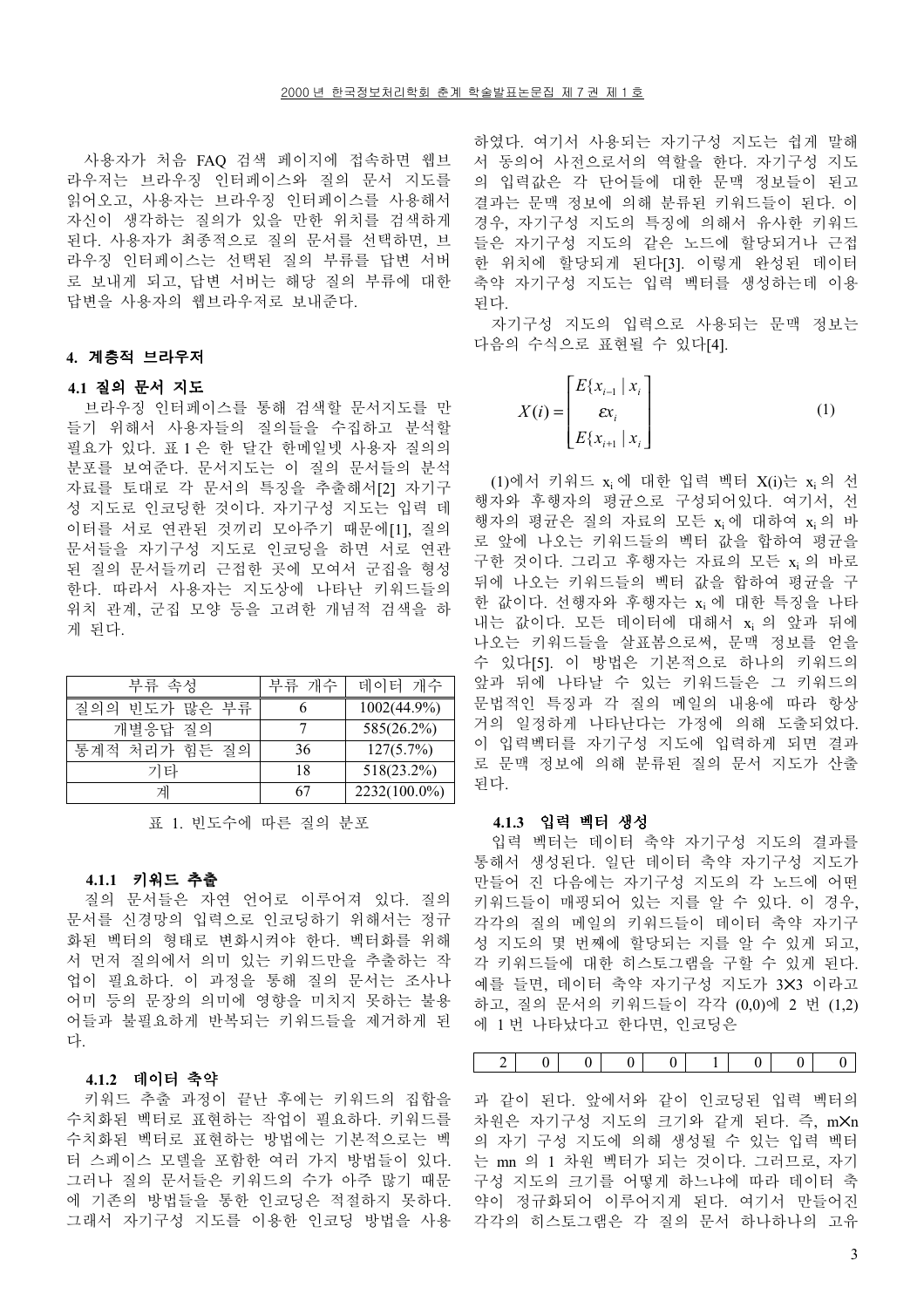한 입력 벡터가 된다.

# 4.2 브라우징 인터페이스

기존의 단순 키워드 나열을 이용한 검색 방법이 가 지는 불편함을 해소하고 일반 사용자도 쉽게 검색을 할 수 있도록 키워드, 키워드간의 위치 정보, 그리고 색을 이용해서 사용자가 보다 쉽게 검색 대상을 파악 하고 키워드 간의 지리적 정보와 색 정보를 이용해서 개념적으로 검색할 수 있도록 설계하였다. 또한 기존 의 시스템은 대부분 키워드의 링크를 따라가면서 검 색을 하도록 되어 있는데, 링크를 통해 검색을 하게 되면 사용자는 링크를 쫓아갈 때마다 매번 웹브라우 저와 웹서버간에 네트웍 연결 시간을 낭비하게 되고 웹서버 쪽에도 부담을 많이 주게 된다. 하지만 본 시 스템에서는 자바 애플릿을 사용해서 시스템 초기화에 많은 시간을 사용하긴 하지만 일단 초기화되고 나면 최종 질의 문서를 선택해서 답변을 받을 때까지 서버 와 분리된 상태로 검색을 할 수 있게 되어 여러 번 검색을 할 경우에는 훨씬 빠른 속도로 검색을 할 수 있다. 또한 검색 과정에서는 웹서버와의 연결없이 진 행되므로 서비스를 제공하는 측면에서 웹서버의 부담 이 많이 주다.

브라우징 인터페이스는 사용자가 검색 화면에 접속 하면 질의 문서 지도와 답변 서버 정보를 읽어들이고, 질의 문서 지도의 내용을 읽어오고, 이 내용을 기반으 로 문서 지도 화면을 그리게 된다. 사용자는 이 문서 지도 화면을 이용해서 검색을 하면서 자신 원하는 답 변을 찾게 된다. 그림 4 는 브라우징 인터페이스의 순 서도를 보여주다.



그림 4. 브라우징 인터페이스 순서도

화면구성은 그림 5 와 같이 문서 지도 부분과 답변 출력창 부분으로 나뉘어져 있다. 문서 지도 부분은 자 기구성 지도를 통해 인코딩된 질의 문서의 지도를 시

각화 한 것으로 사용자가 검색을 하는 영역이고 답변 출력창은 사용자가 마지막 단계에서 선택한 영역에 대한 질의의 답변을 보여주다.



그림 5. 브라우징 인터페이스

그림 6~8 은 브라우징 인터페이스의 단계별 검색 화면을 보여주다. 그림 6 은 문서 지도의 최상위 단계 로 150×150 크기의 지도에 전체 질의 문서 데이터 중 에서 가장 큰 부류를 이루는 키워드들과 각 키워드를 중심으로 한 군집을 색을 이용해서 표현하였다. 이 단 계에서는 전체 질의 문서의 분포를 파악하고 각 키워 드와 군집 정보를 보고 개념적으로 자신이 찾고자하 는 정보가 있을 것 같은 영역을 선택하게 된다. 그러 면 시스템은 문서 지도 중간 단계로 넘어가면서 그림 7 과 같은 화면을 보여준다. 문서 지도 중간 단계는 최상위 단계에서 사용자가 선택한 영역을 중심으로 50X50 크기의 지도를 보여주다. 최상위 단계보다 확대 된 문서 지도를 통해 상세한 정보를 보여주게 된다. 여기서 다시 사용자가 특정 영역을 선택하면 그림 8 과 같이 문서 지도 마지막 단계로 넘어간다. 마지막 단계에서는 중간 단계에서 선택한 영역을 중심으로 10×10 크기의 문서 지도를 보여주고, 질의 문서가 존 재하는 모든 영역의 대표 키워드값을 보여주다. 사용 자가 이 키워드를 선택하면 관련 답변이 출력된다.

키워드는 각 영역의 부류를 가장 잘 대표할 수 있 어야 한다. 기본적으로 각 영역에 매핑된 질의 문서들 의 키워드의 빈도수를 통해 대표 키워드를 계산한다. 그러나 빈도수가 같다고 하더라도 각 키워드가 가지 는 의미는 달라 질 수 있다. 즉 어떤 키워드는 단 한 번 나타나더라도 하나의 부류의 특징을 나타낼 수 있 는데, 어떤 키워드는 빈도수는 높지만 그 부류의 특징 을 잘 나타내지 못하는 경우가 있다. 그래서 빈도수와 함께 (2)에서 구한 키워드 w 의 중요도 값을 계산해서 각 영역의 레이블 값을 계산하였다.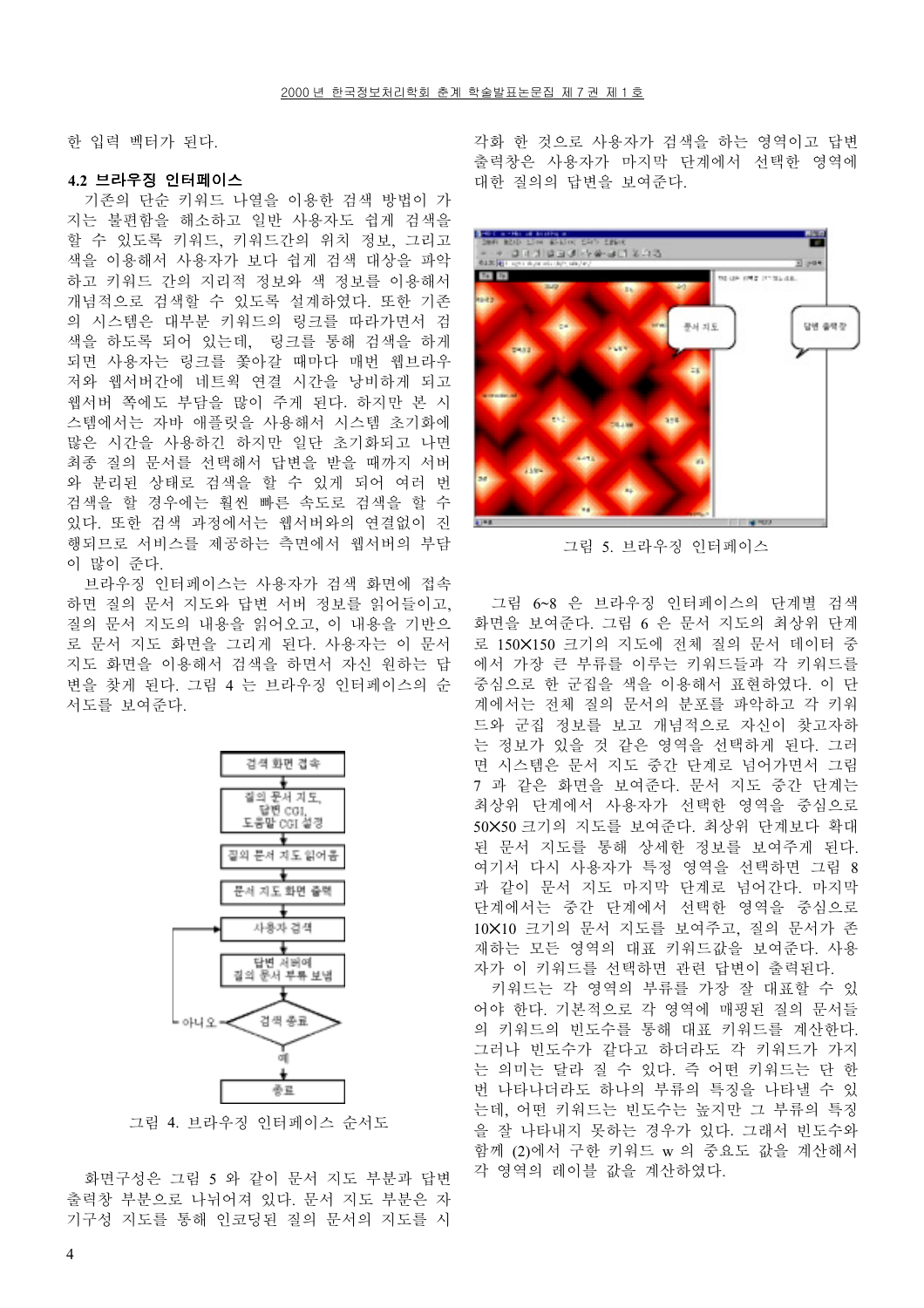$$
I_w = F \times \frac{DocFin}{DocFour}
$$
 (2)

여기서, Iw는 키워드 w 의 중요도값, F 는 노드 내의 w 의 빈도수, DocFin 은 노드 내의 w 를 가진 질의 문 서의 수, DocFout 은 노드 밖의 질의 문서 중에서 w 를 가지는 문서의 수를 각각 나타낸다.

위 중요도 값은 각 단계별로 군집 영역의 크기를 정해서 각 영역 내에서 계산을 하게 되고 각 영역에 서 가장 큰 중요도값을 가진 키워드가 화면에 보여지 게 된다. 단계별 군집 영역의 크기는 최상위 단계 30×30, 중간 단계 15×15, 마지막 단계에서는 1×1 의 크기로 정하였다.

색 정보는 키워드값과 해당 영역의 거리 정보를 나 타내는데 밝은 영역일수록 키워드와 가까이 있고 연 관성이 높은 문서들을 나타내고 어두운 영역일수록 키워드와 멀리 떨어져 있는 연관성이 낮은 문서들이 있음을 나타낸다. 또한 지도 상의 검은 영역은 각 군 집간의 경계를 나타낸다.



그림 6. 문서 지도 최상위 단계



그림 7. 문서 지도 중간 단계



그림 8. 문서 지도 마지막 단계

# 4.3 답변 서버

답변 서버는 사용자가 검색한 영역의 질의 문서 부 류의 답변을 보여준다. 사용자가 문서 지도 마지막 단계에서 선택한 질의 문서 부류 정보를 받으면 사용 자가 보낸 데이터 중에서 질의 문서 부류를 파싱하고 이 부류에 대한 답변이 존재하는지를 검사한다. 만약 답변이 존재하지 않으면 관리자에게 직접 문의하라는 도움말을 보여주고 그렇지 않으면 해당 답변을 보여 준다.

이 CGI 는 Per1[6]을 이용해서 작성하였는데, Perl 은 문자열 처리가 쉽고 CGI 를 작성하는데도 용이하기 때문에 사용하게 되었다.

그림 9 는 답변 서버의 전체 순서도를 보여준다.